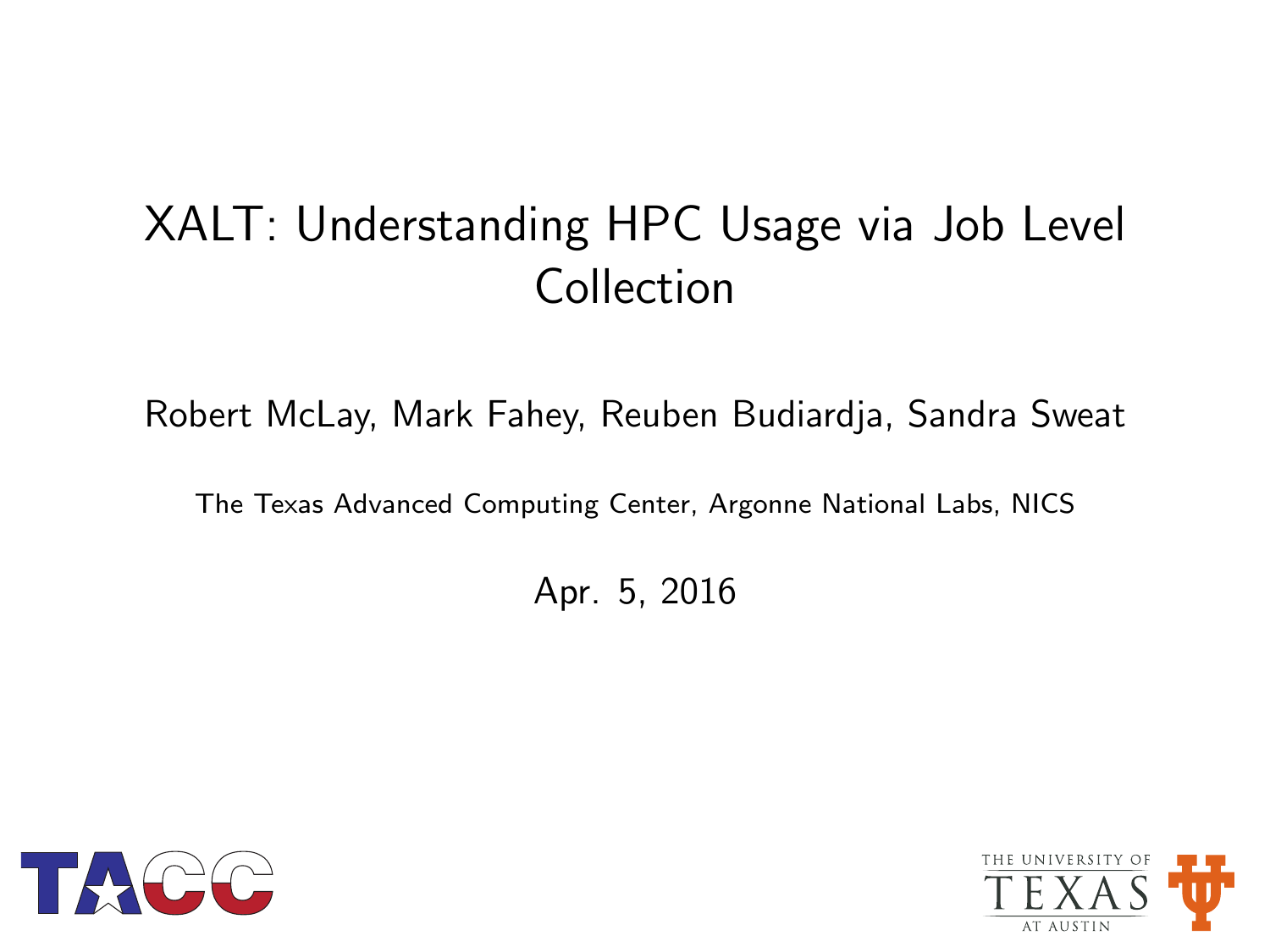#### <span id="page-1-0"></span>XALT: What runs on the system

- A U.S. NSF Funded project: PI: Mark Fahey and Robert **McLay**
- A Census of what programs and libraries are run
- Running at TACC, NICS, U. Florida, KAUST, ...
- Integrates with TACC-Stats.



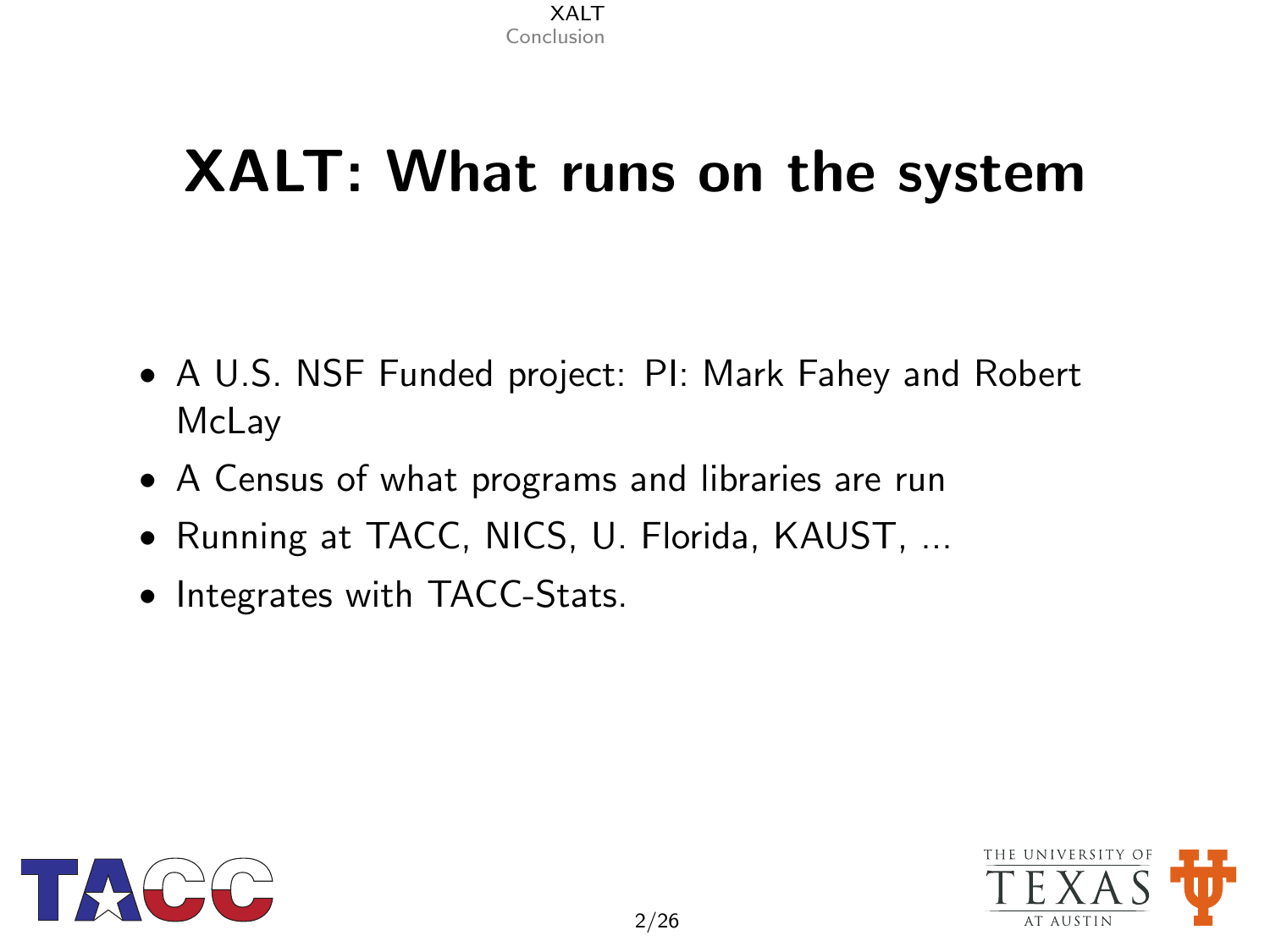### Design Goals

- Be extremely light-weight
- Provide provenance data: How?
- How many use a library or application?
- Collect Data into a Database for analysis.



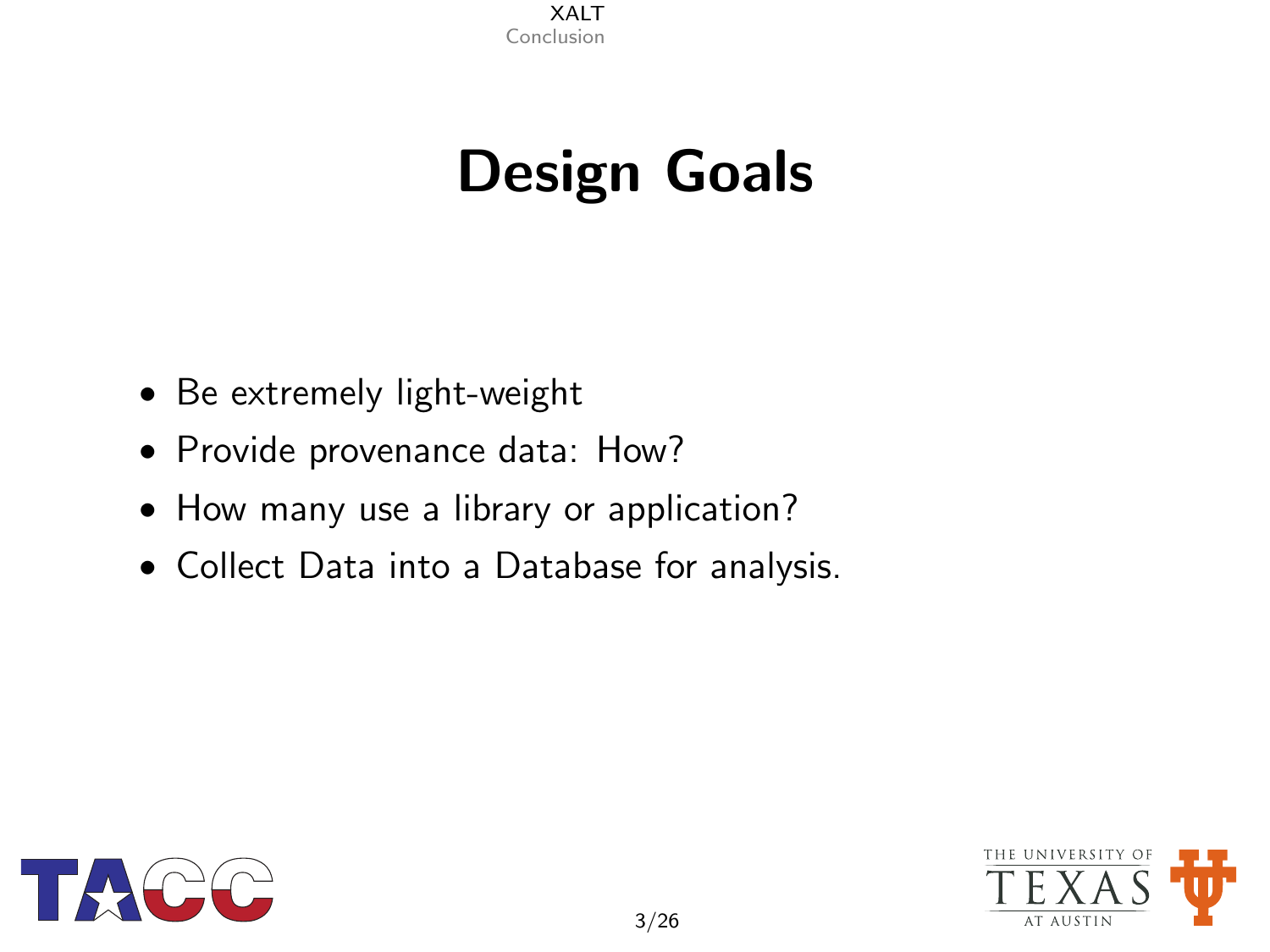### Design: Linker

• The linker (ld) wrapper intercepts the user link line.

- A shell script wrapper, ld which uses python scripts
- Generate assembly code: key-value pairs
- Capture tracemap output from ld
- Transmit collected data in \*.json format



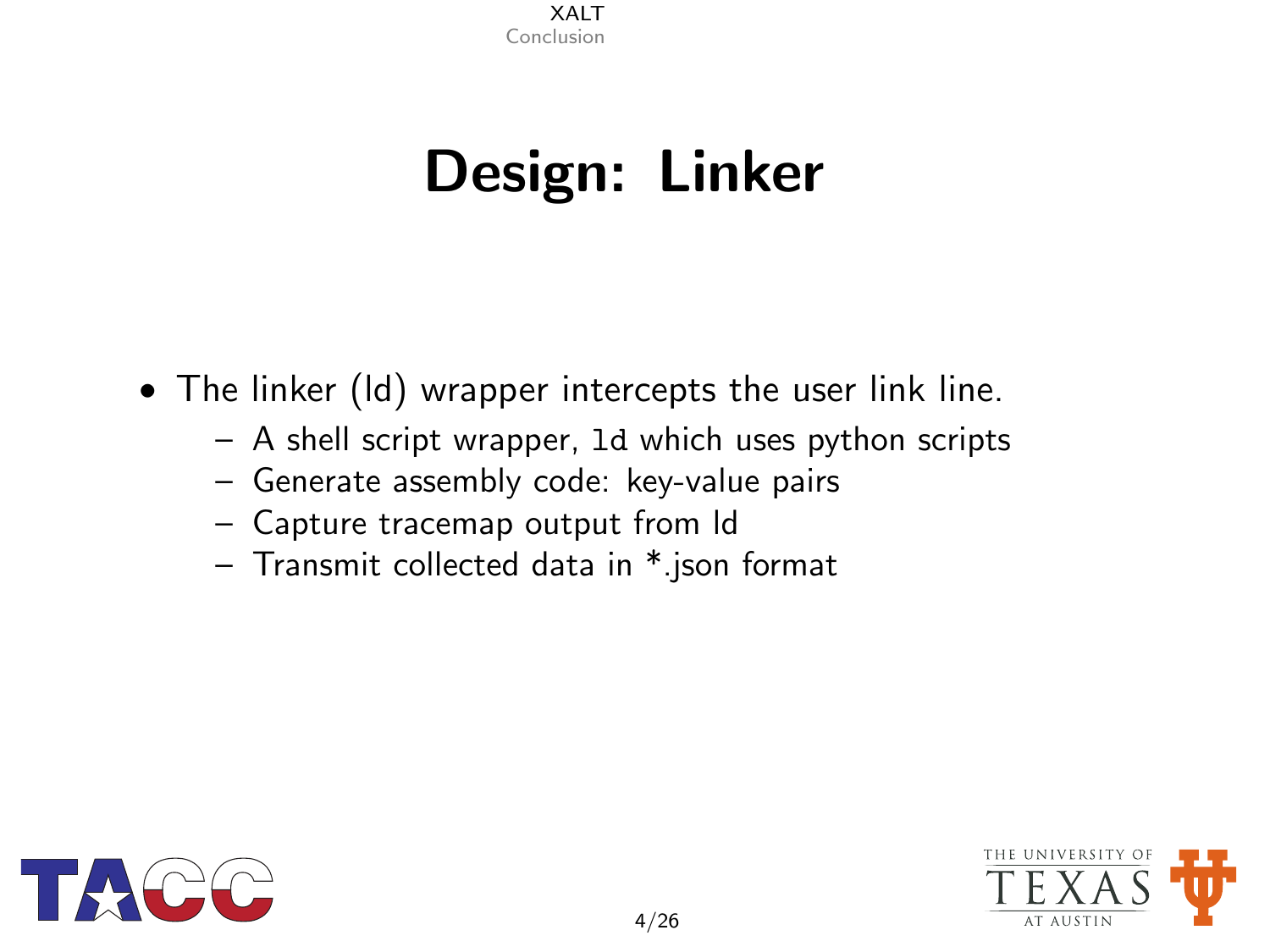#### Design: Launcher

- Program Launcher: mpirun, aprun, ibrun ...
	- A shell script wrapper is called which uses python scripts
	- Find Executable by parsing command
	- Collect executable info, shared libraries, env.
	- Transmit collected data in \*.json format
- The future is now. This is nolonger necessary!



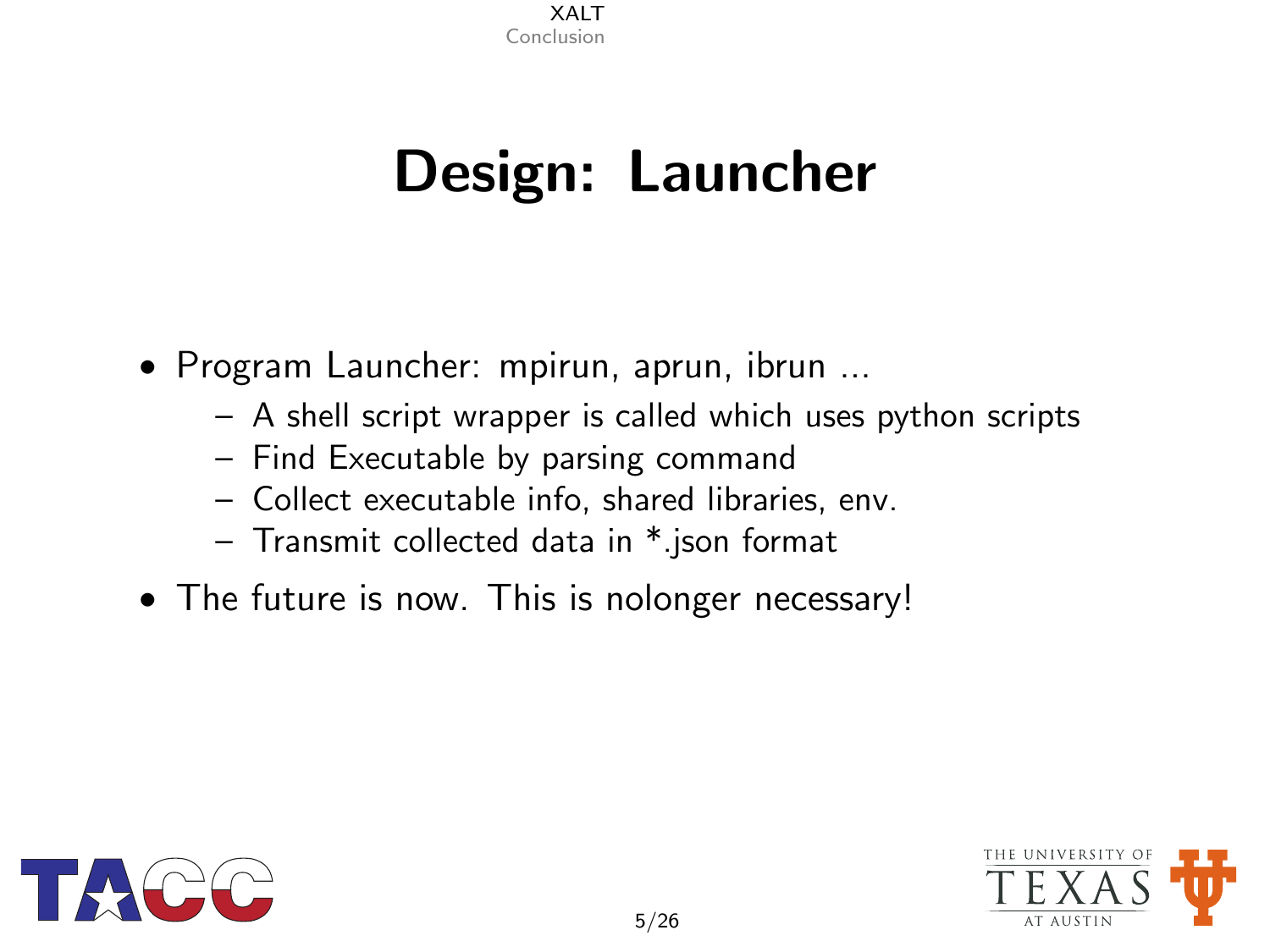### Design: Transmission to DB

- File: collect nightly
- Syslog: Use Syslog filtering
- Direct to DB.



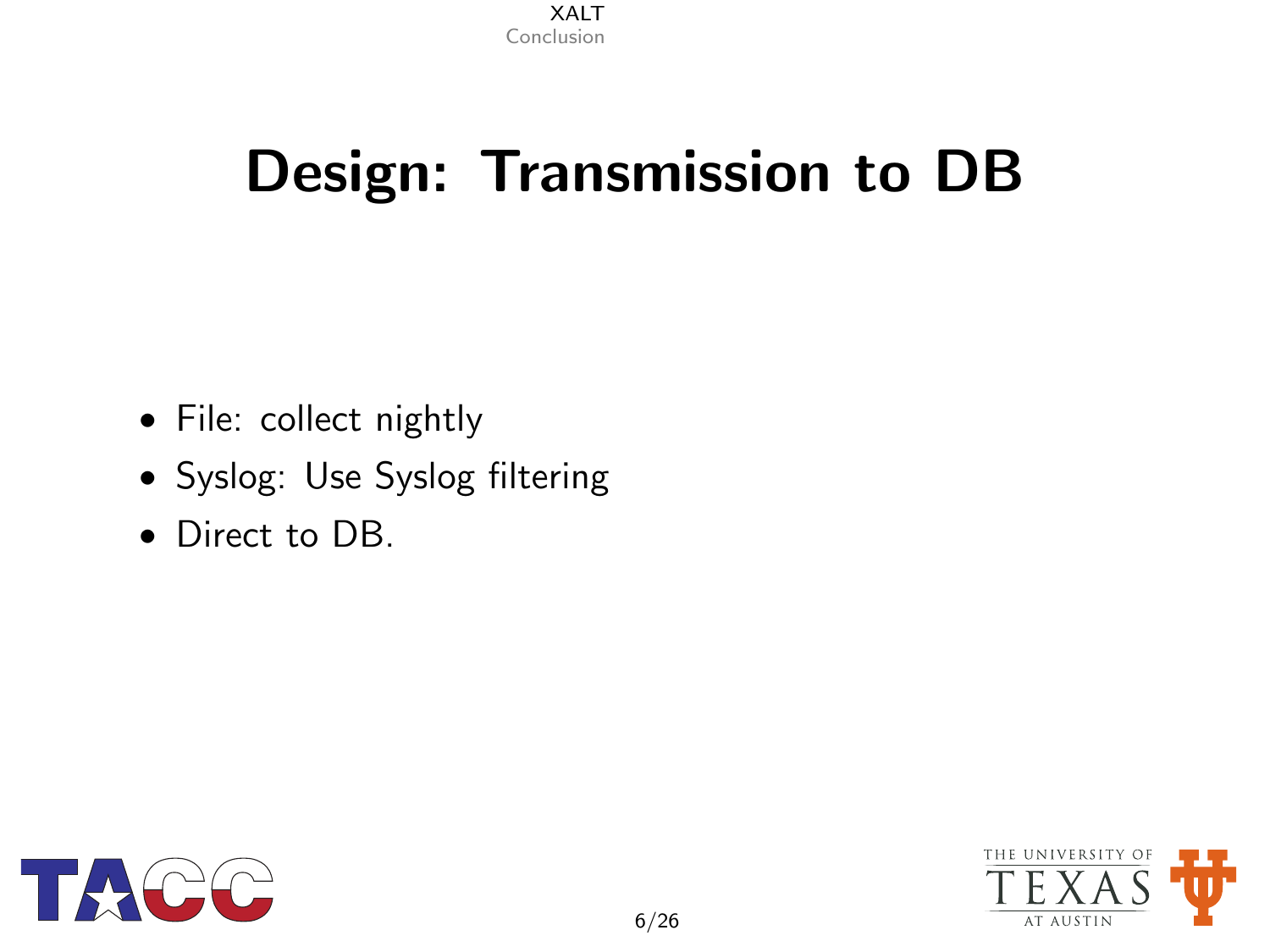### Lmod to XALT connection

- Lmod spider walks entire module tree.
- Can build A Reverse Map from paths to modules
- Can map program & libraries to modules.
- /opt/apps/i15/mv2\_2\_1/phdf5/1.8.14/lib/libhdf5.so.9  $\Rightarrow$ phdf5/1.8.14(intel/15.02:mvapich2/2.1)
- Also helps with function tracking.



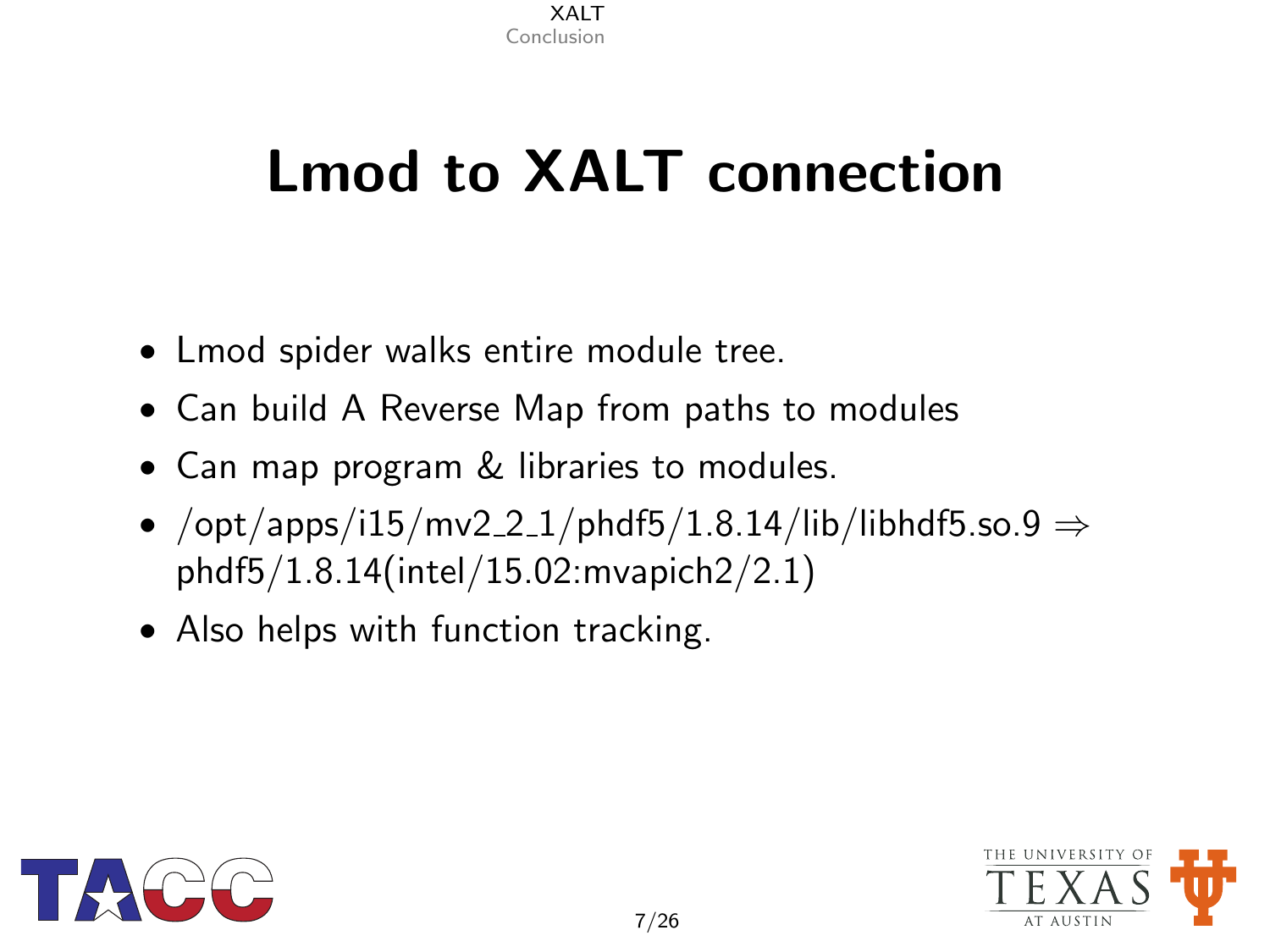#### Database Changes (I)

• Tables sizes in XALT:

| Table                                                                                           | Size in MB                                                          |  |
|-------------------------------------------------------------------------------------------------|---------------------------------------------------------------------|--|
| join_run_env<br>  join_run_object<br>  join_link_object<br>xalt_run<br>xalt_object<br>xalt_link | 199603.00  <br>9388.00  <br>5013.00<br>4613.00<br>4175.00<br>814.00 |  |
|                                                                                                 |                                                                     |  |

• join run env has 2.1 billion rows



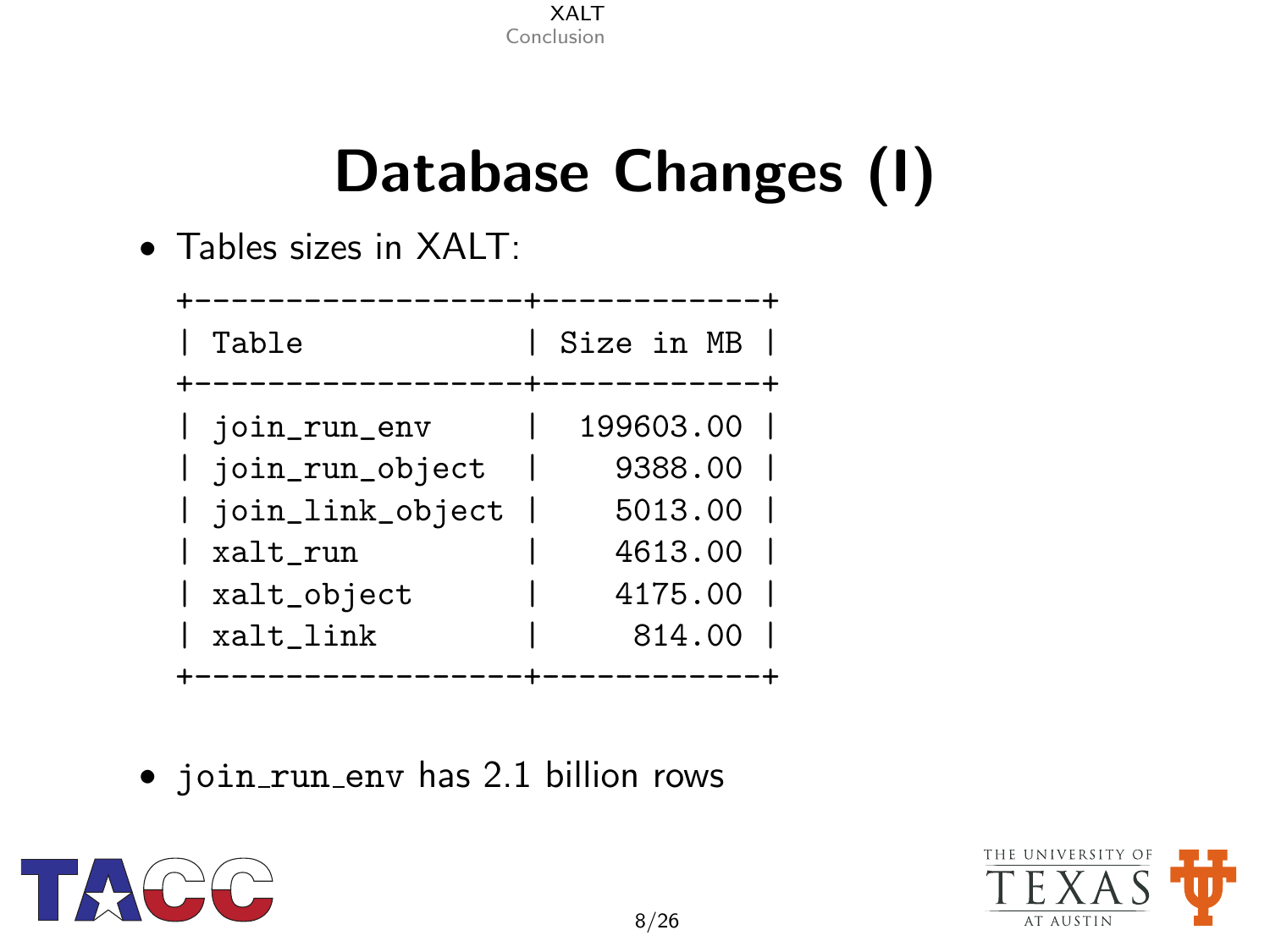## Database Changes (II)

- Environment variables are important.
- But mainly for reproducing results
- Not SQL tests (mostly)



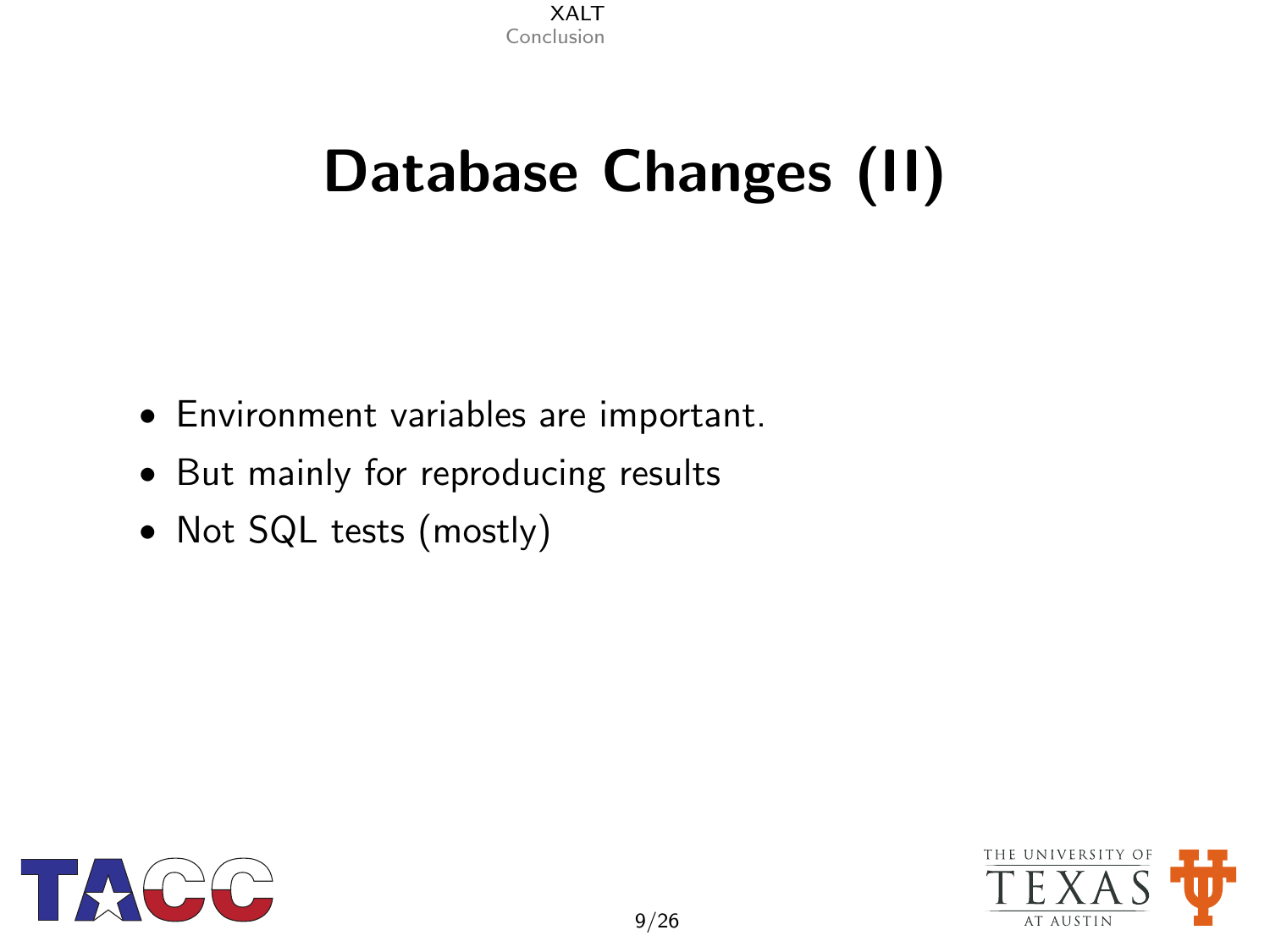### Database Changes (III): New Design

- Store complete env  $\Rightarrow$  compressed json blob
- Filter Env's with Accept Test followed by Reject Test
- Instead of 250 vars per job  $\Rightarrow$  20 to 30.
- The Filter is site controllable!



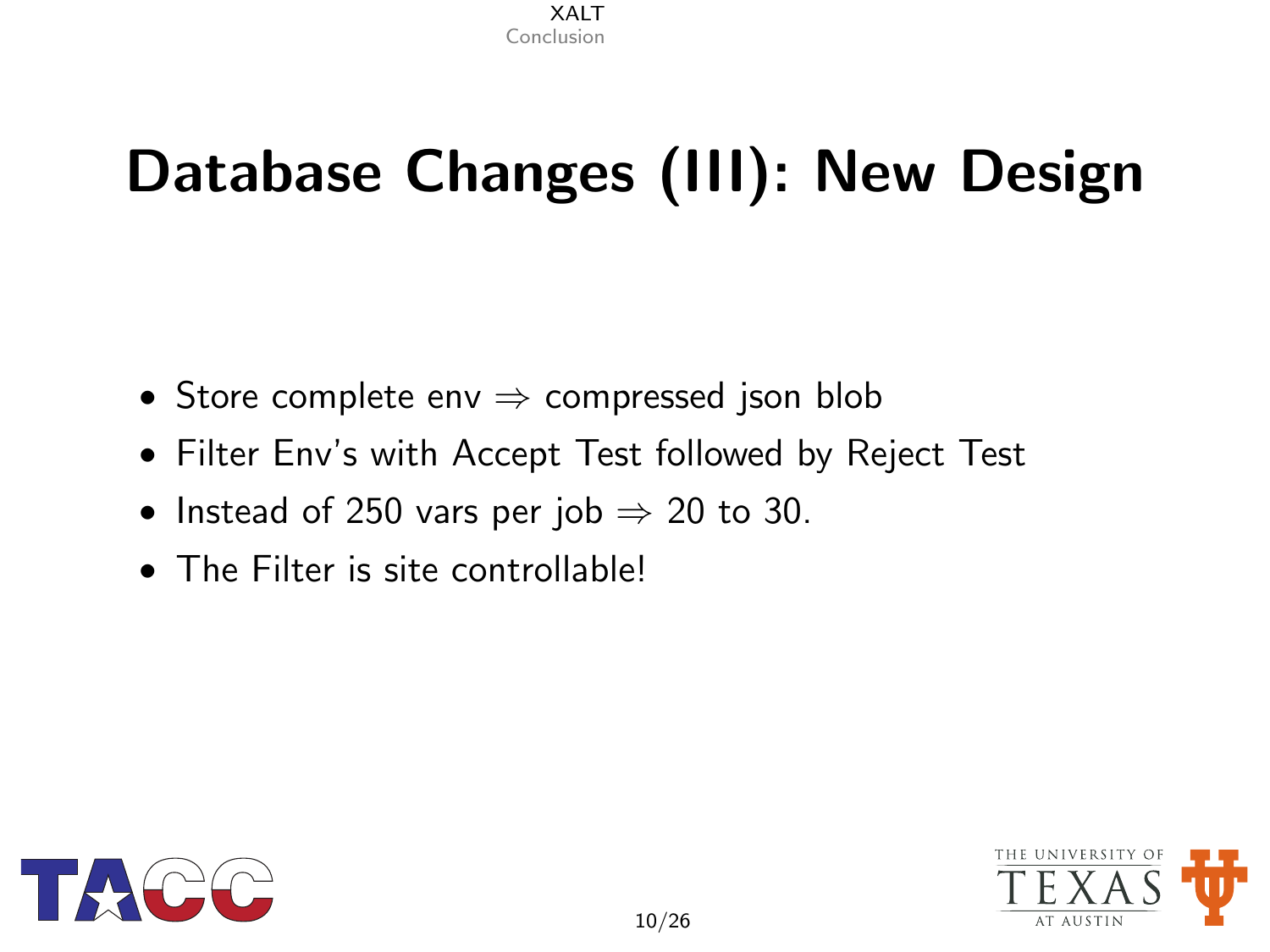## Database Changes (IV): New Design

- The "join" tables are large
- Partition "join" tables by dates or index
- Precompute views nightly.



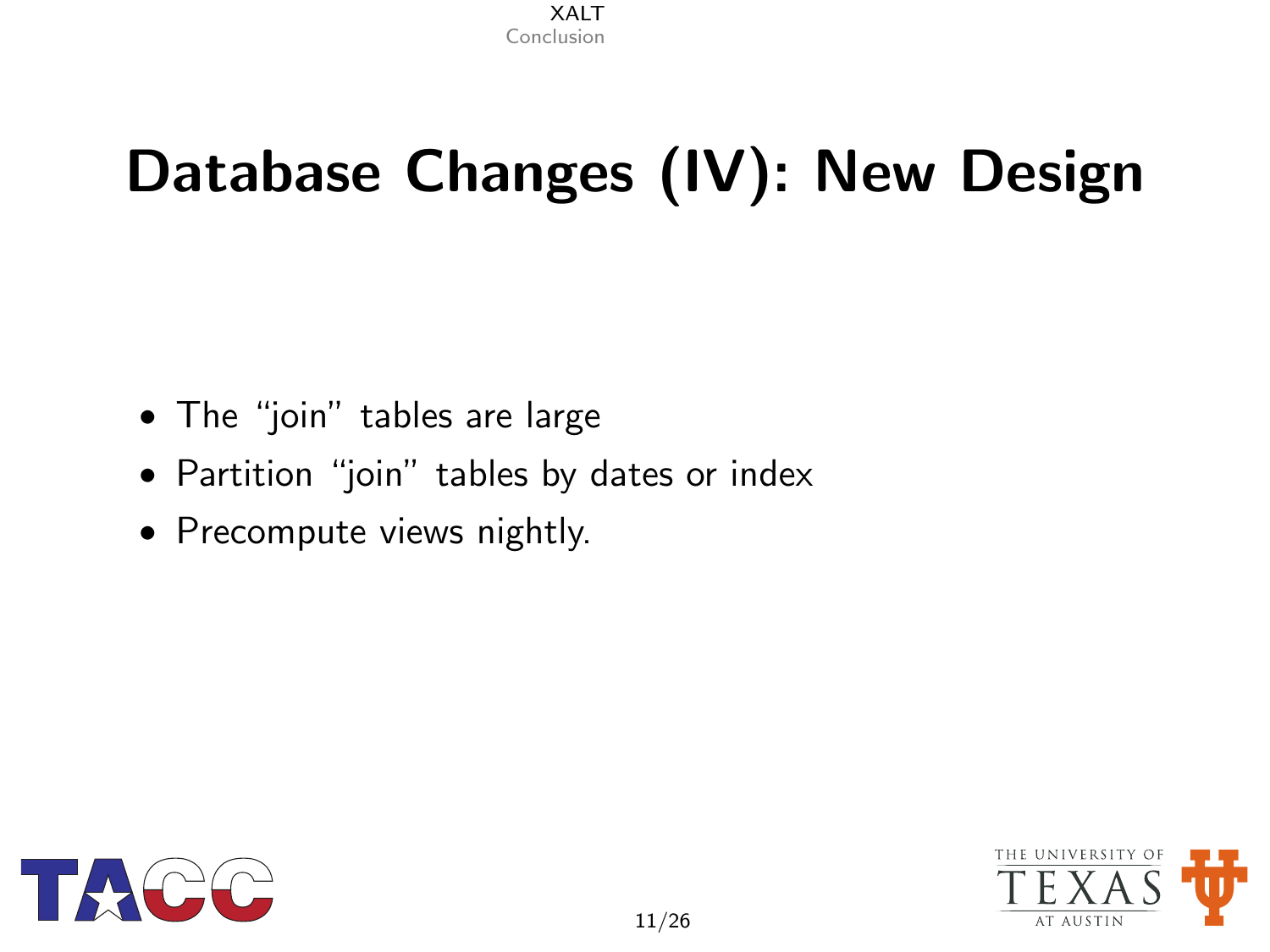## Protecting XALT (I): UTF8 Characters

- Linux supports UTF8 Characters in file names, env. vars.
- Python supports UTF8 if you know what you are doing.
- Switch XALT to use prepared statements
- Where query="INSERT INTO table VALUE(?,?)"
- This prevent SQL injection: "johnny drop tables;"
- Also supports UTF8 characters.



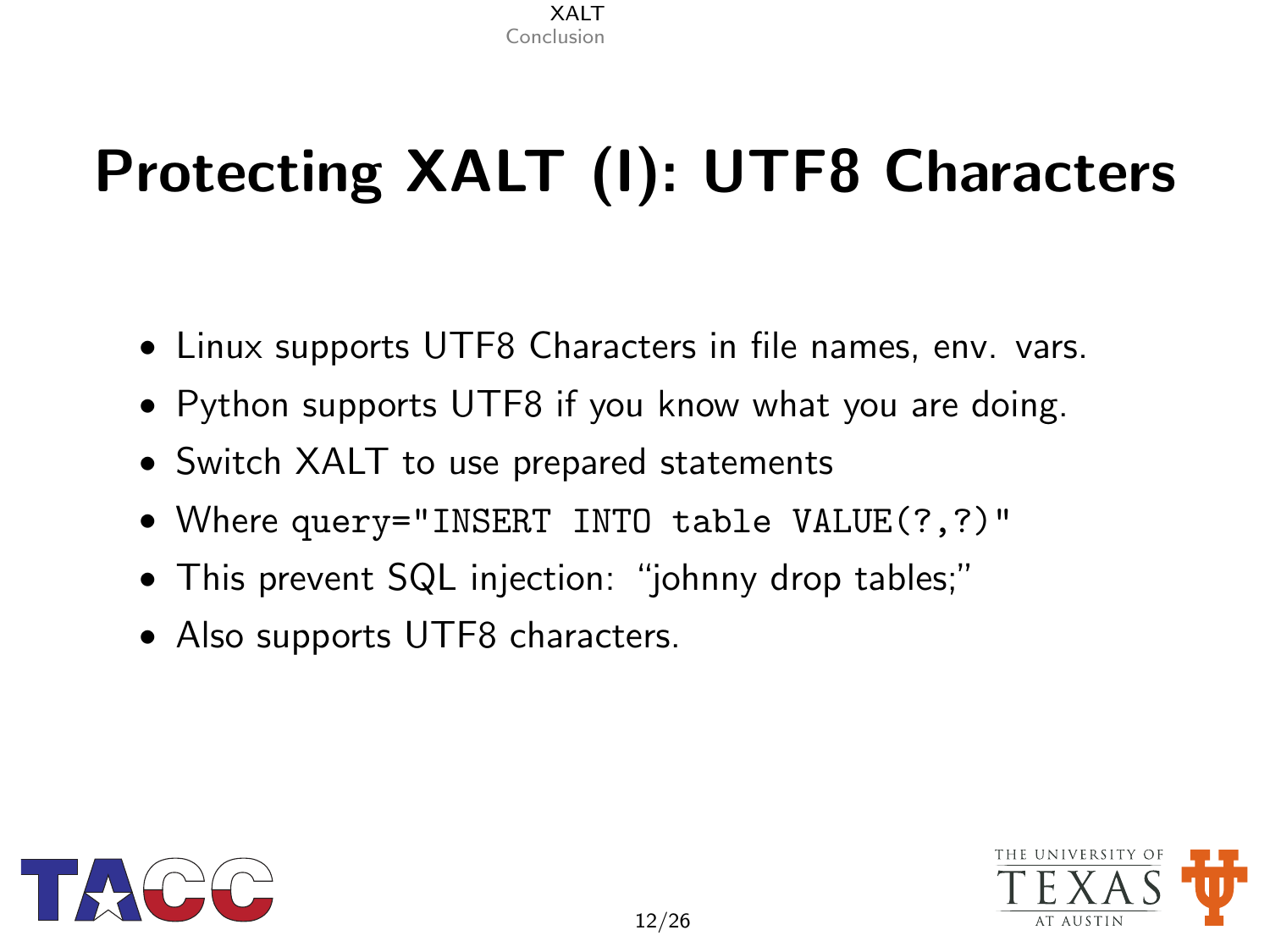## Protecting XALT (II): Python to  $C_{++}$

- Difficult to protect python from users in every case
- Solution: LD\_LIBRARY\_PATH="@ld\_lib\_path@"  $PATH=/usr/bin:/bin C++-exec ...$
- Everything that depends on PATH must be hard coded
- basename  $\Rightarrow$  /bin/basename
- Unique install for each operating system.
- Programs move around: basename



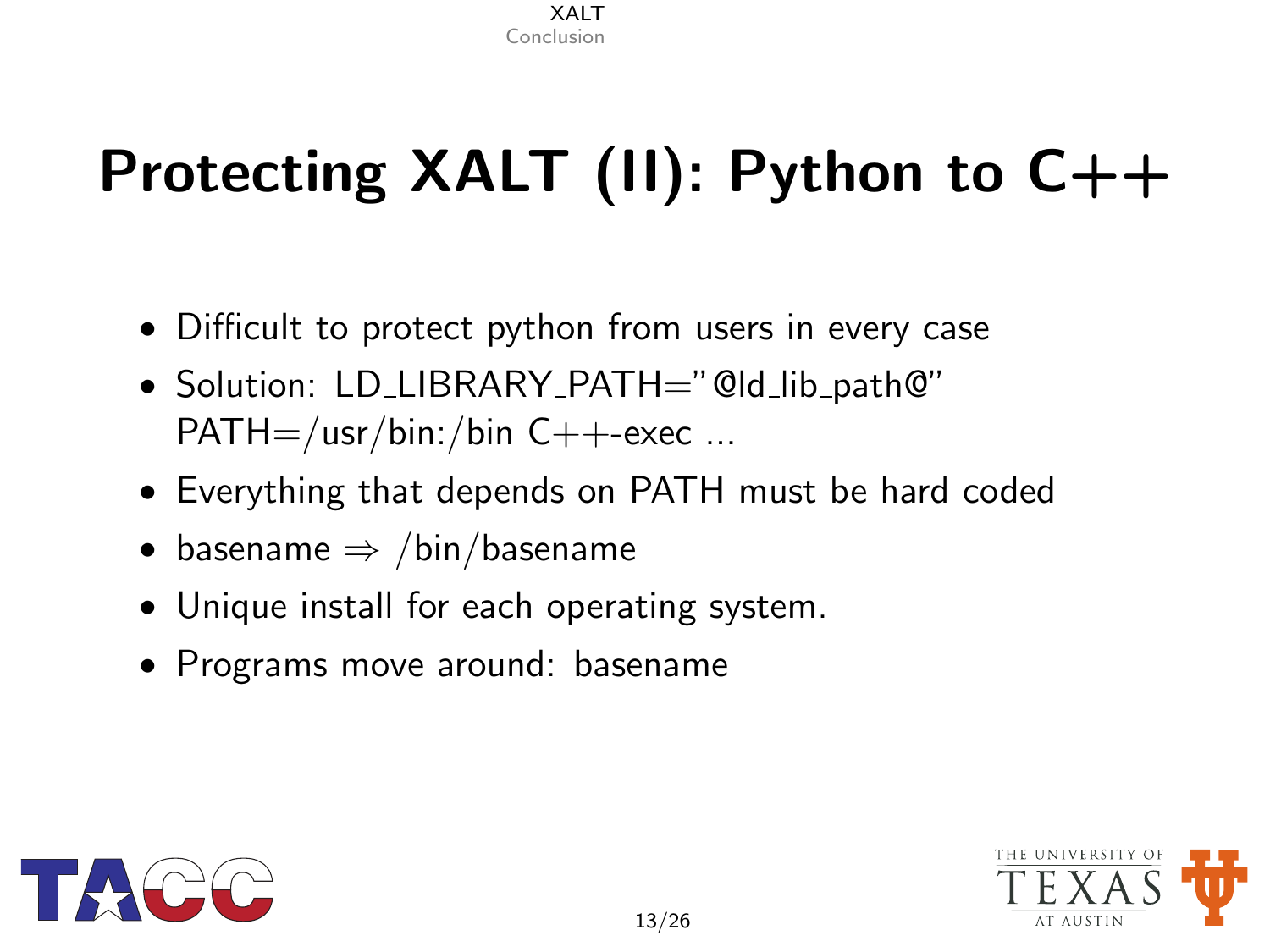### Using XALT Data

- Targetted Outreach: Who will be affected
- Largemem Queue Overuse
- XALT and TACC-Stats



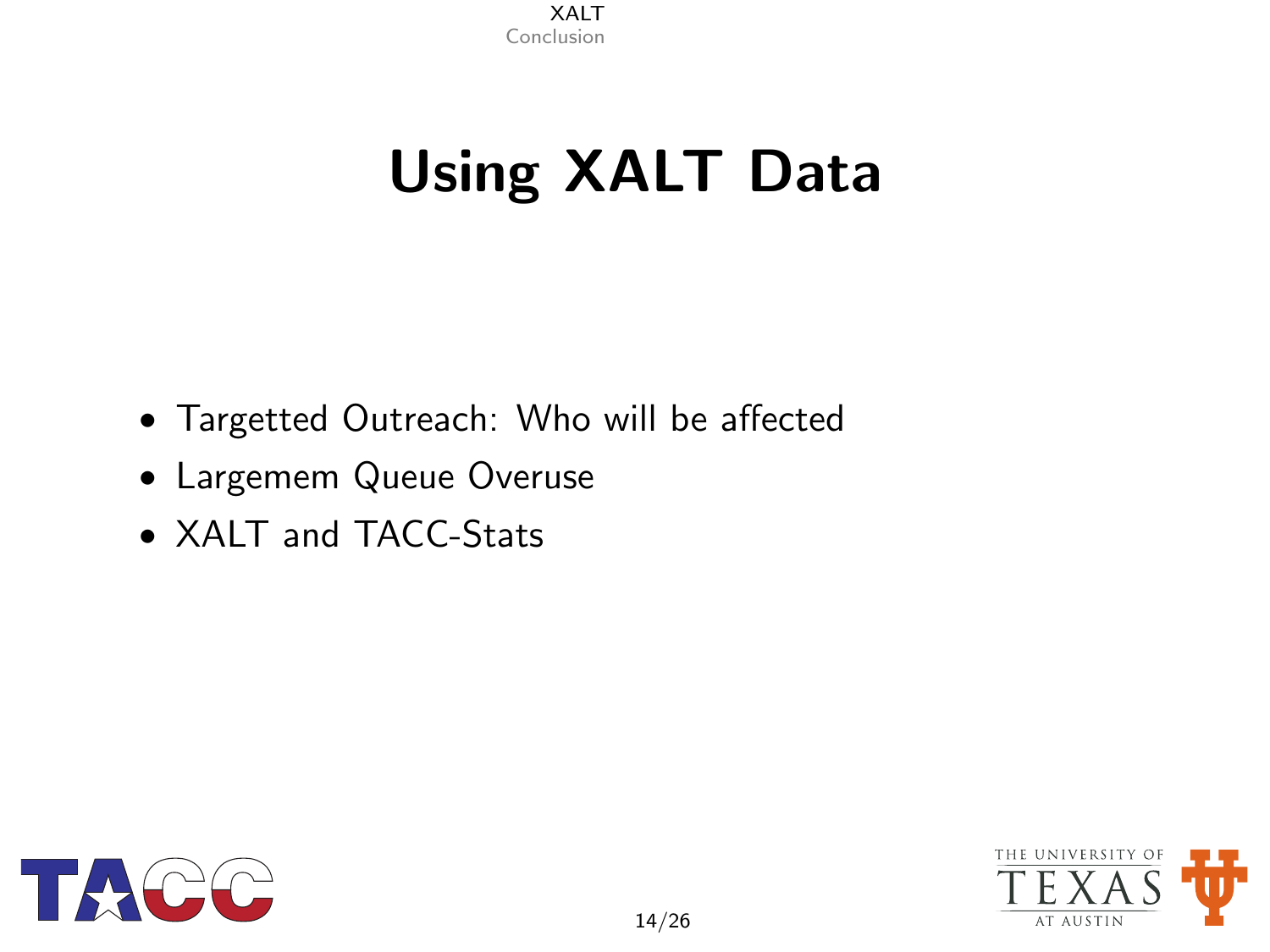### Publishing XALT Data

- Student Sandra Sweat
- Sanitized Data
- Community Codes Reported: Vasp\*, WRF\*, OpenFOAM\*,
- users names : U012354, Charge Accounts: A12345
- Unique mapping, Added Field of Science



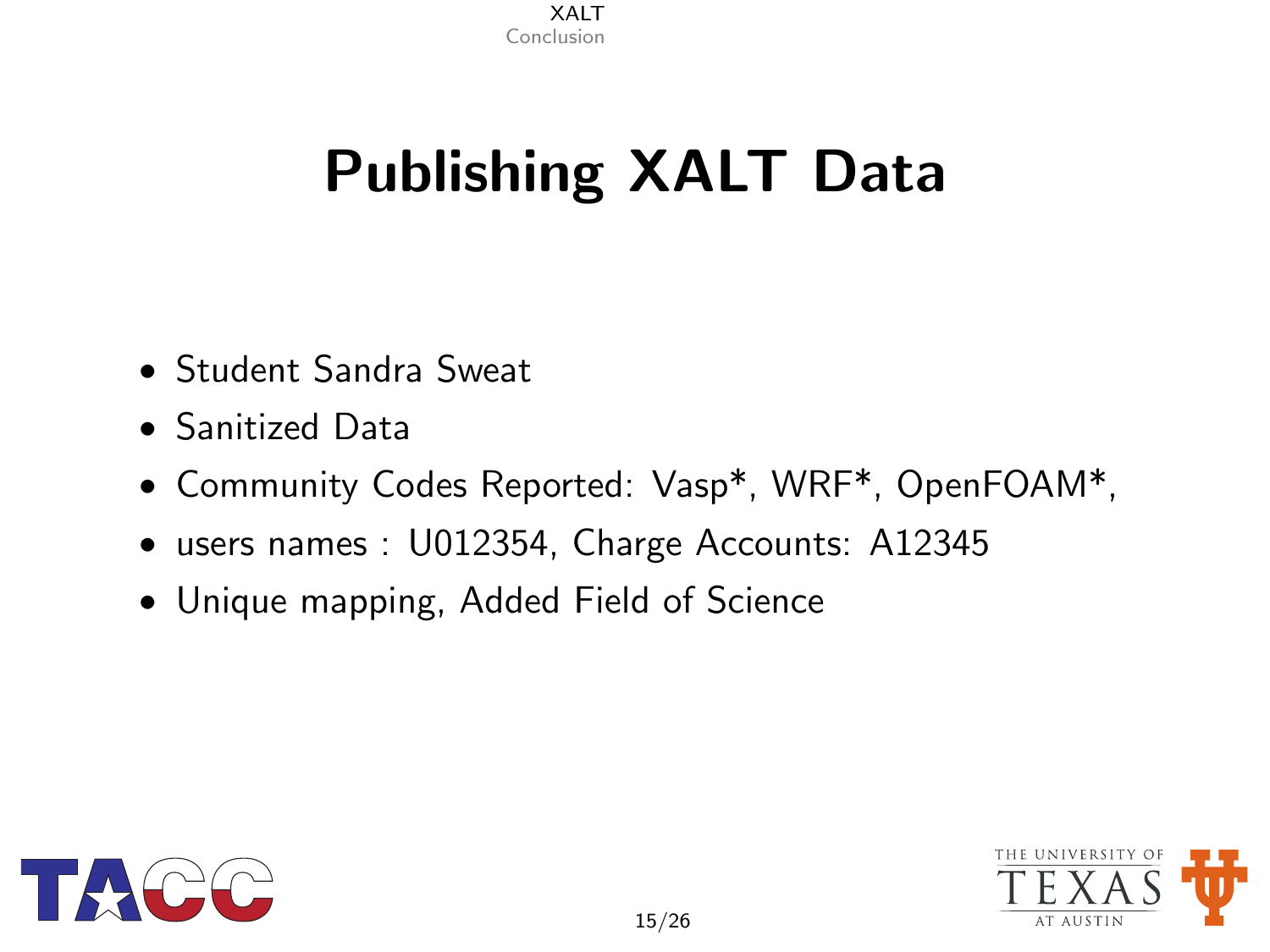## Tracking Non-mpi jobs (I)

- Originally we tracked only MPI Jobs
- By hijacking mpirun etc.
- Now we can use ELF binary format to track jobs



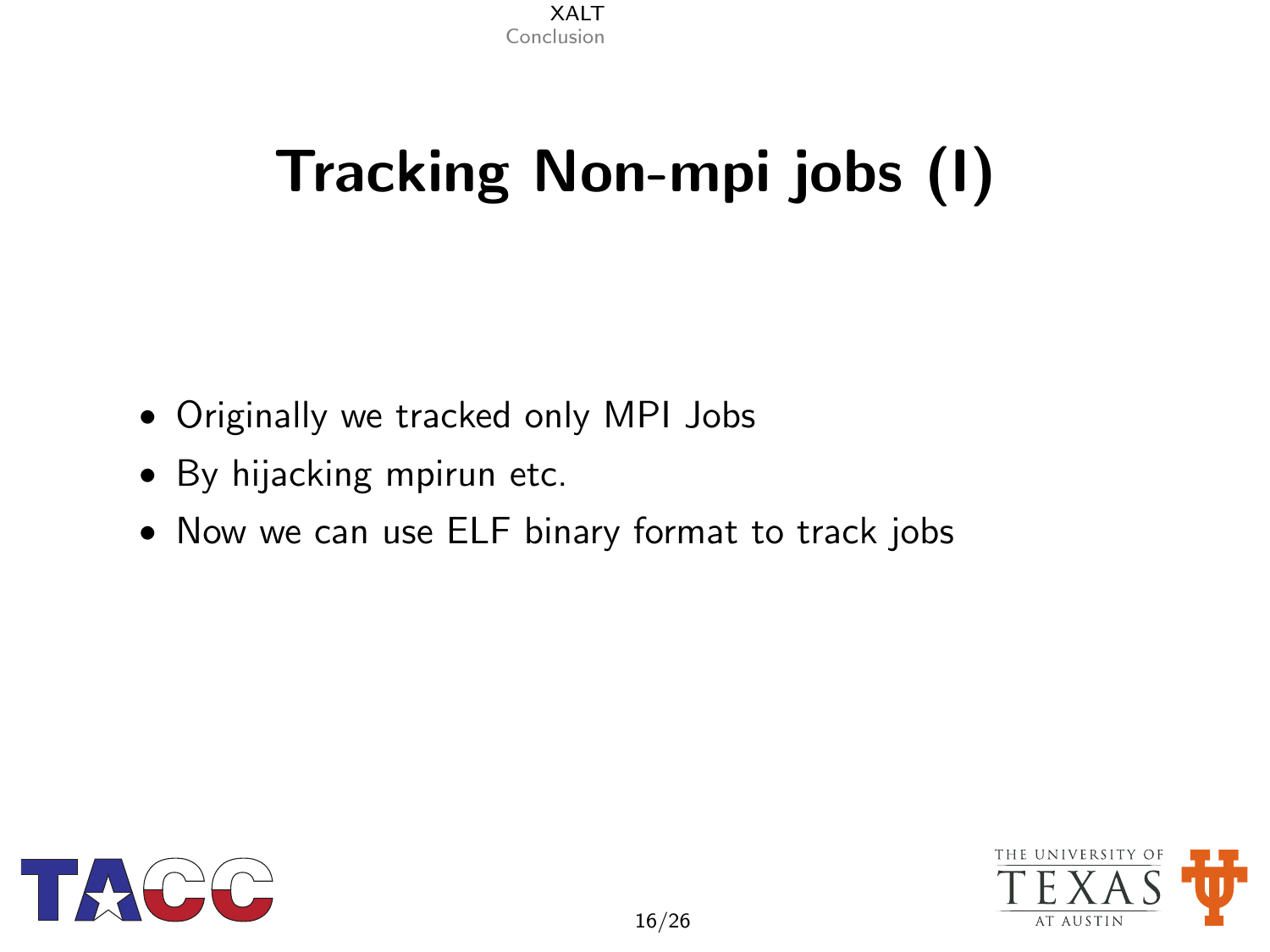#### ELF Binary Format Trick

```
void myinit(int argc, char **argv)
{
  /* \ldots */}
void myfini()
{
  /* \ldots */}
  __attribute__((section(".init_array")))
       typeof(myinit) * _{-init} = myinit;__attribute__((section(".fini_array")))
       typeof(myfini) * __fini = myfini;
```


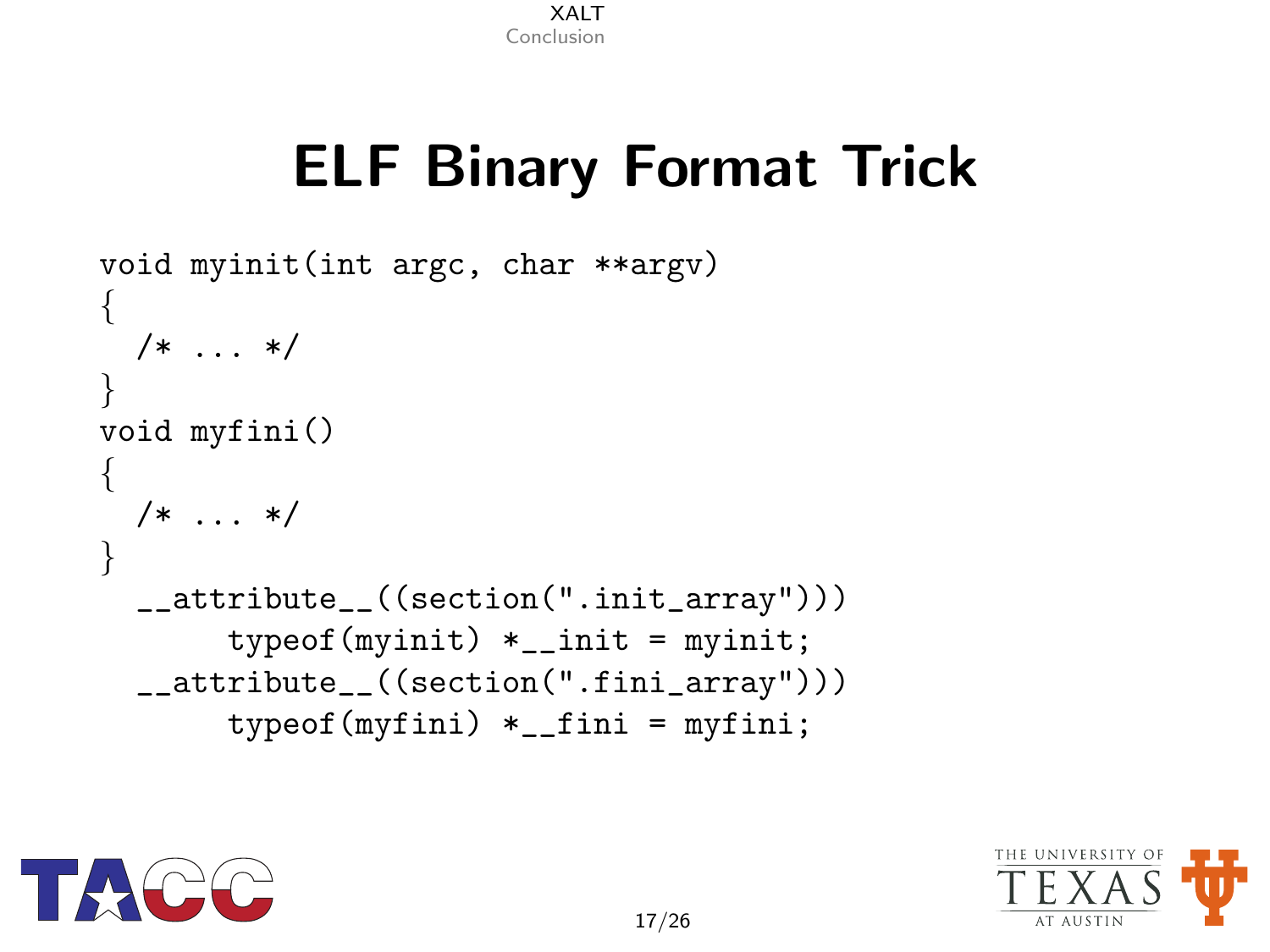### Using the ELF Binary Format Trick

- This C code is compiled and linked in through the hijacked linker
- It can also be used with LD\_PRELOAD
- We are using both...



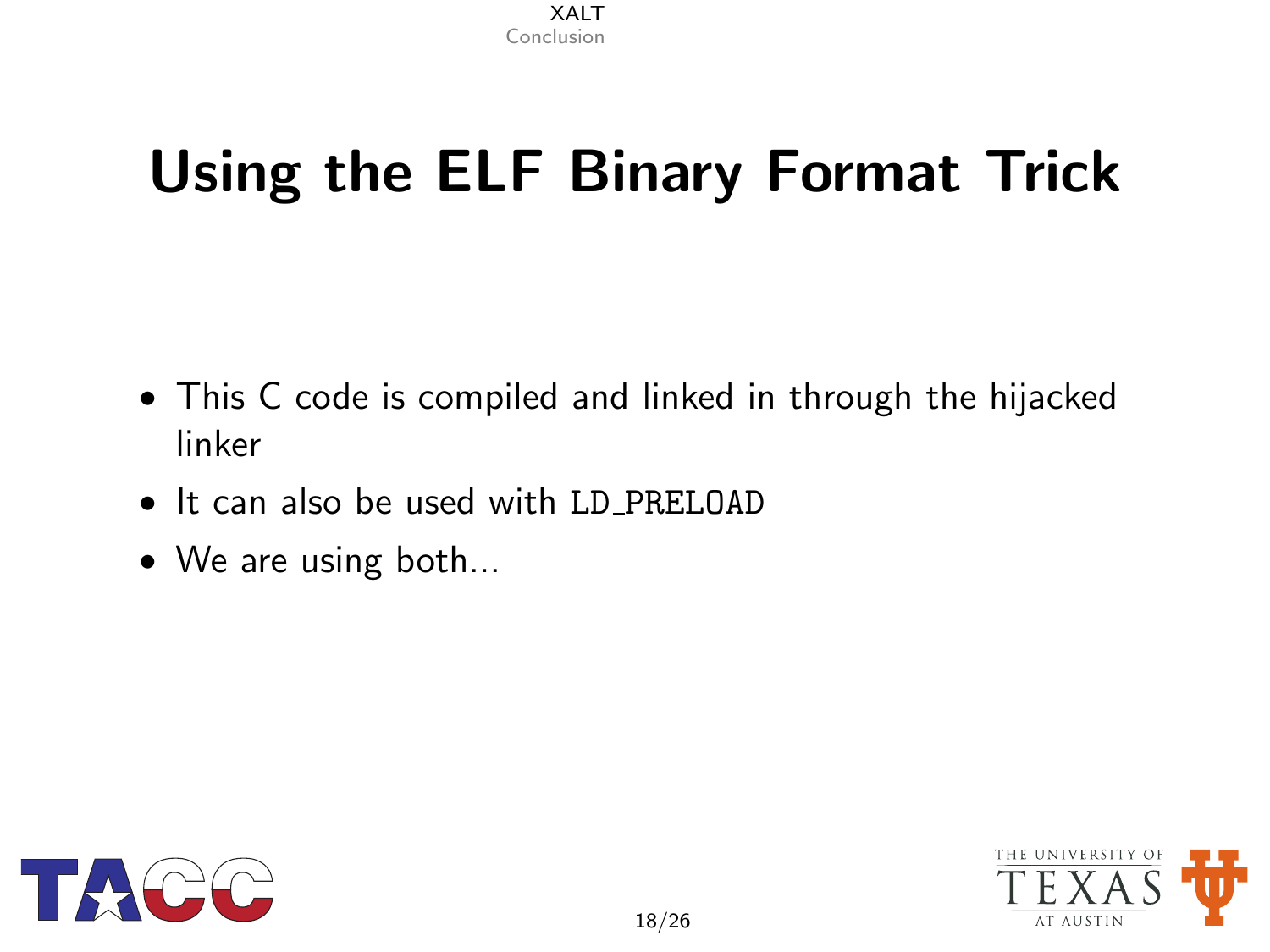#### **Downsides**

- Currently, we only track task 0 jobs.
- MPMD programs will only record the Task 0 job.
- We also lose the ability to capture return exit status



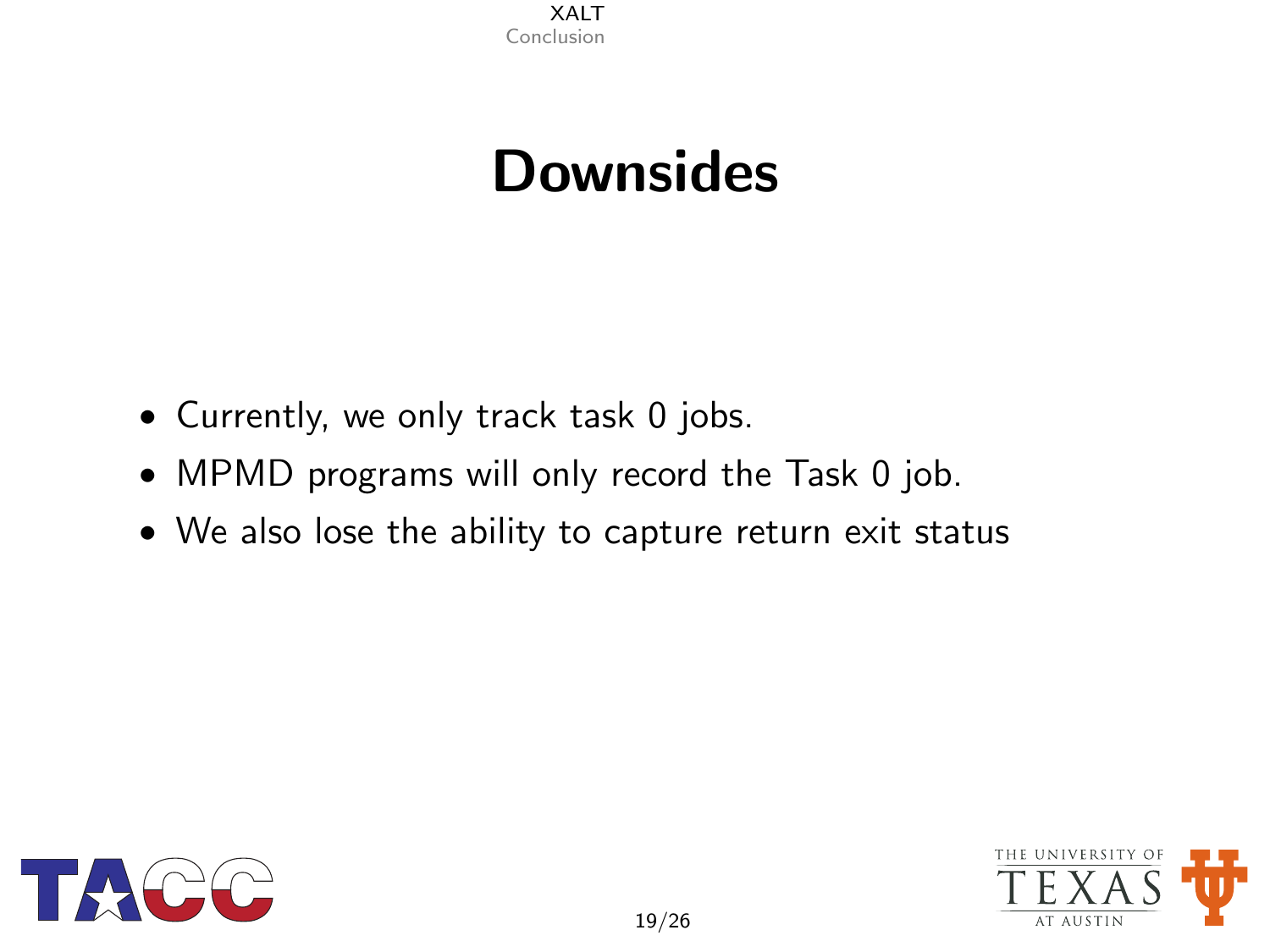# Challenges (I)

- With both LD PRELOAD and init.o linked in.  $\Rightarrow$  double records
- Do not want to track mv, cp, etc
- Only want to track some executables on compute nodes
- Do not want to get overwhelmed by the data.



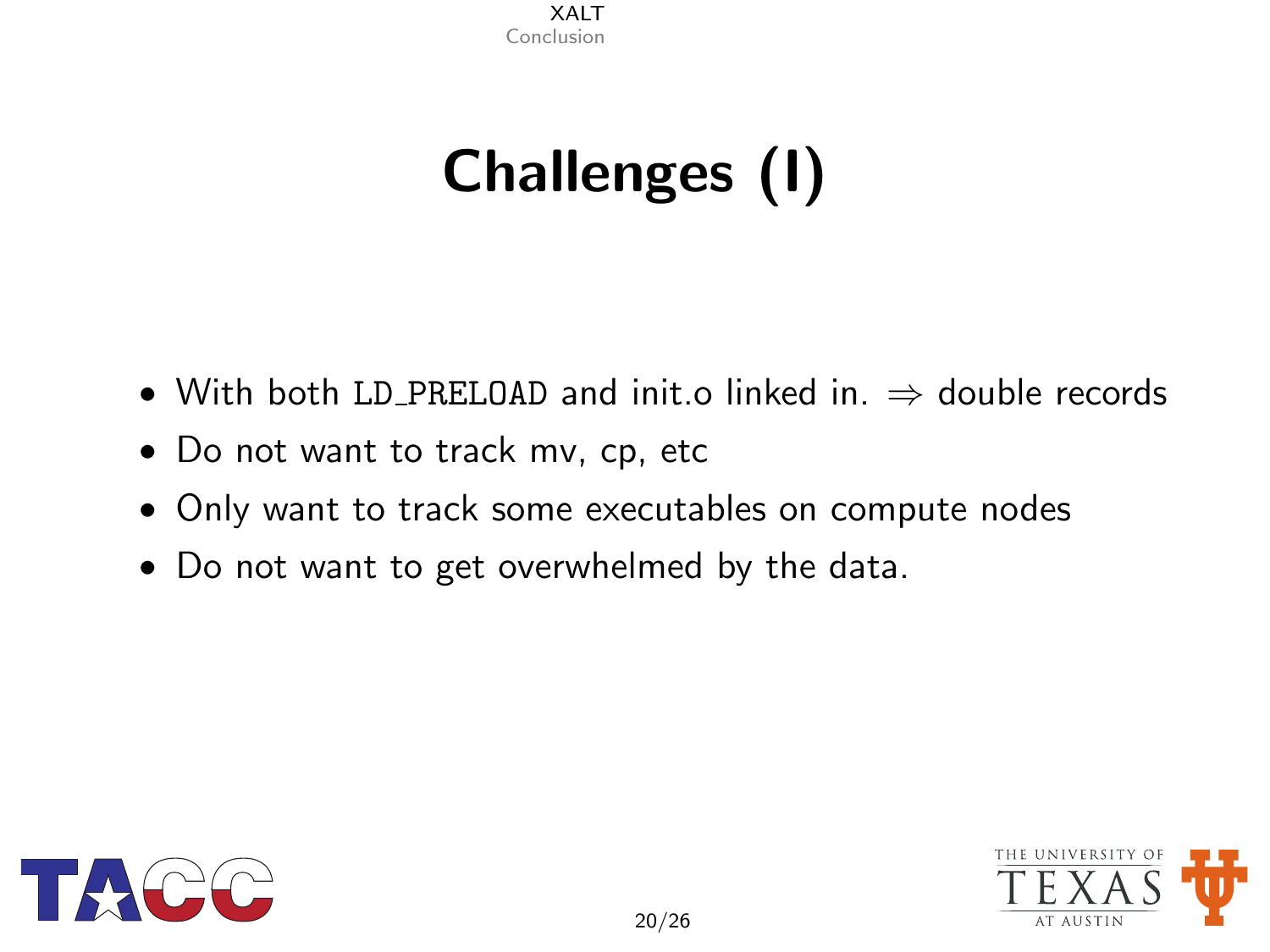### Why do both?

- We want both linking in and LD PRELOAD, Why?
	- Data on programs built before XALT
	- Data on GUI debugger, ...
	- User sets LD PRELOAD



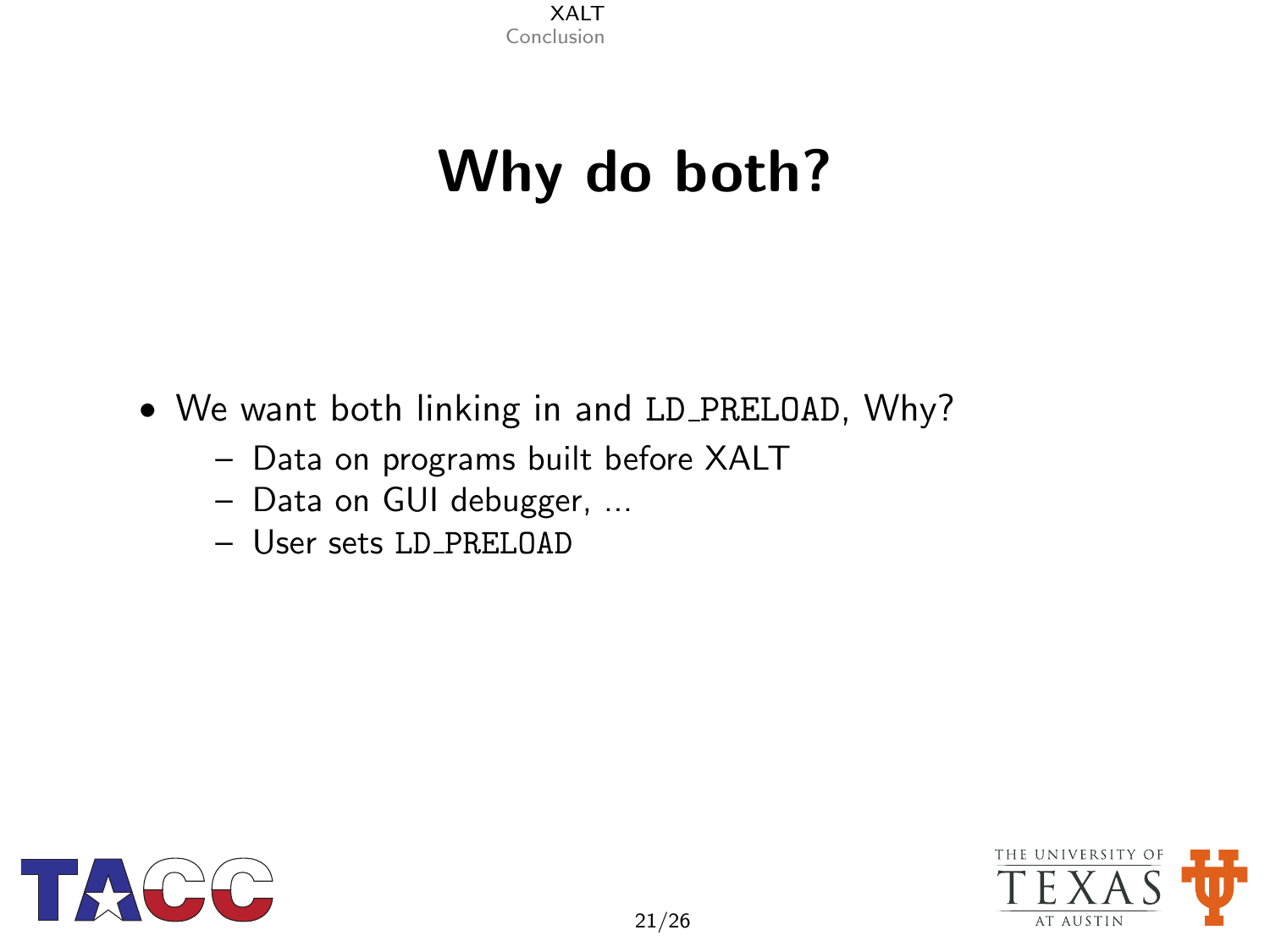#### Avoid Double counting

- .init\_array and fini\_array work like an onion.
- .init array: a Stack: LIFO
- .fini array: a Queue: LILO
- Preload, Built-in, program, Built-in, Preload
- Use an env. var. to prevent double counting



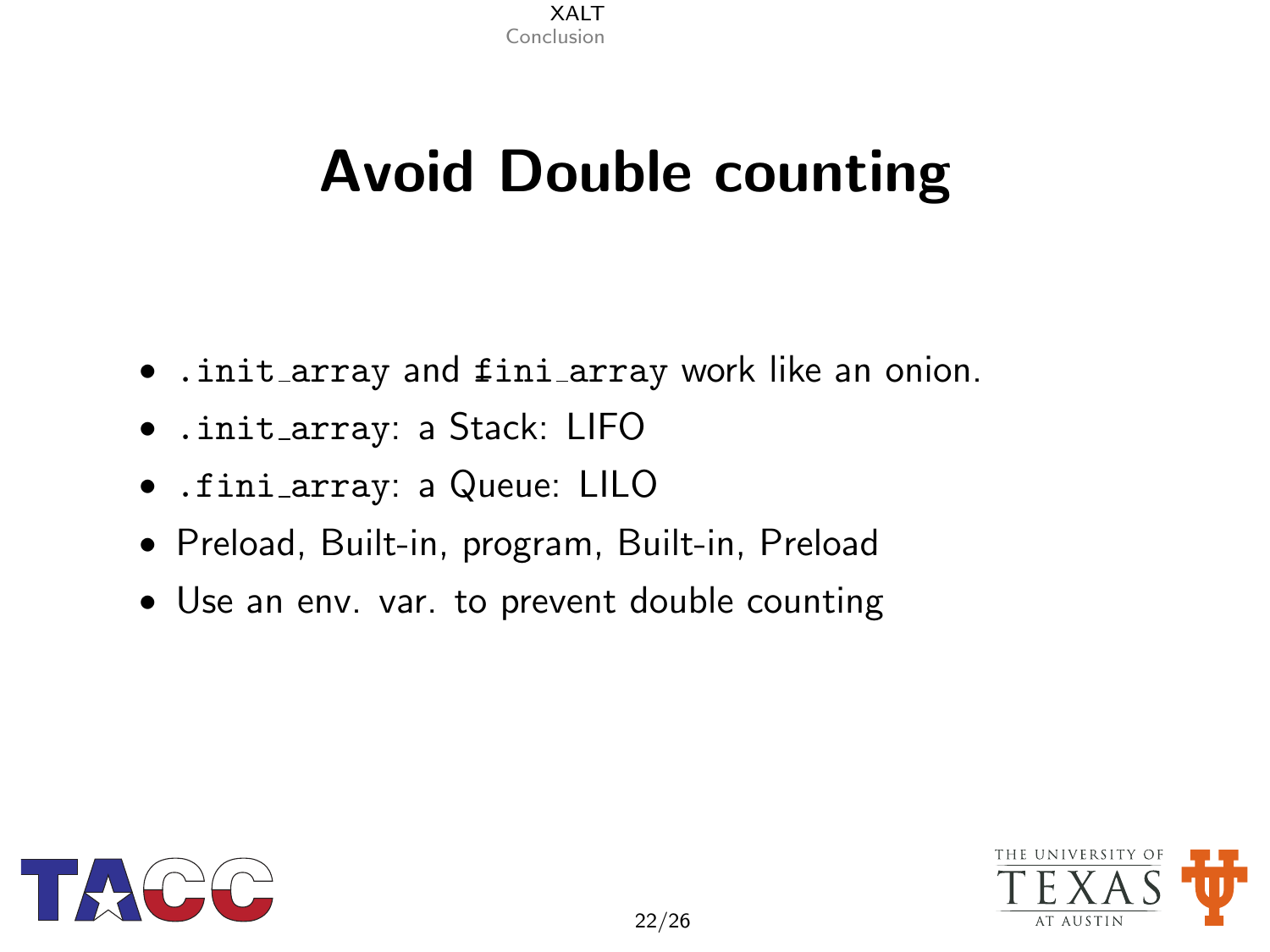### Other Safety Features

- XALT Tracking only told to
- Compute node only
- Filter based on Path
- Protection against closing stderr before fini.
- Site configurable!



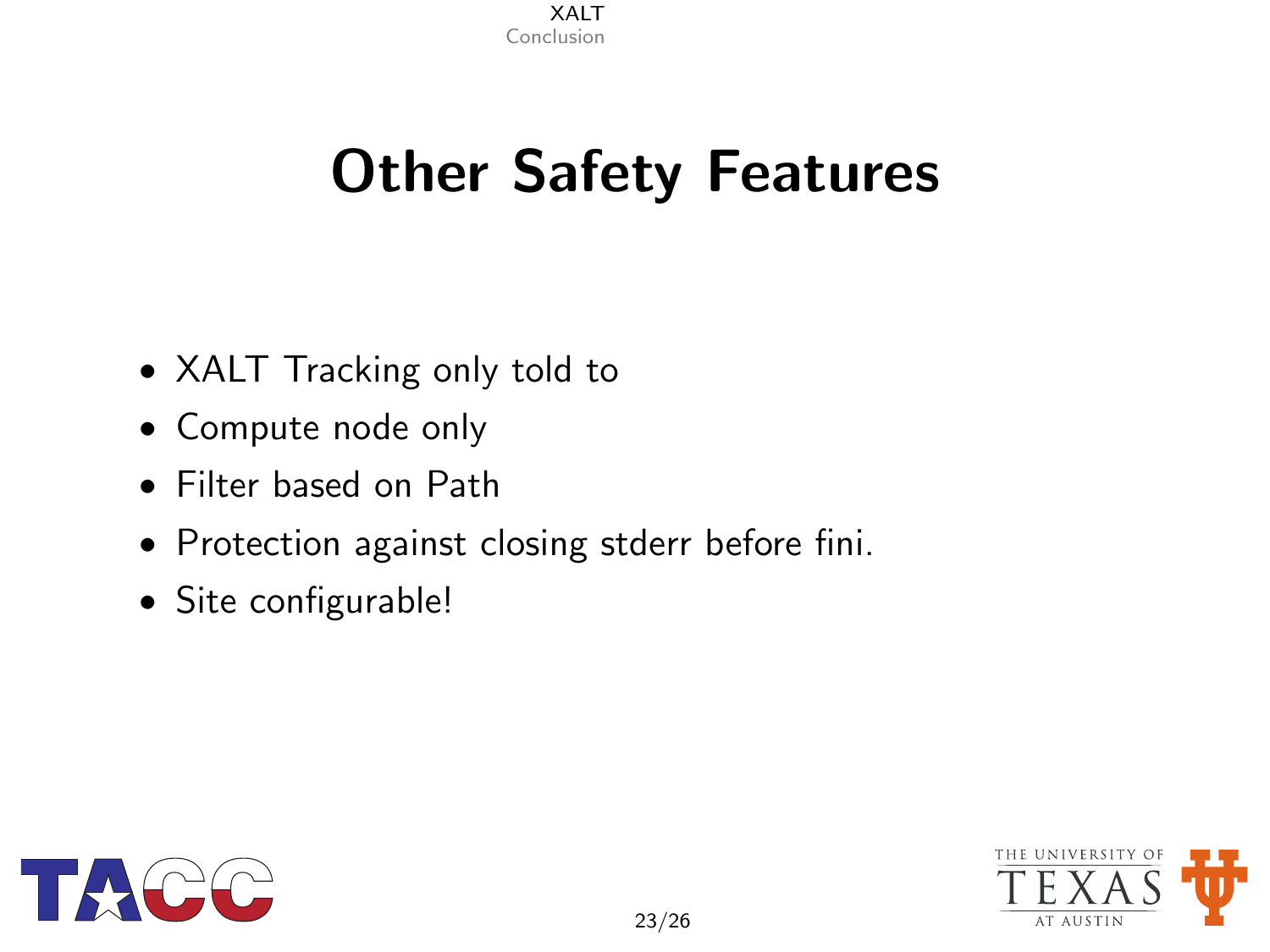### Path Filtering

- Accept test, following an Ignore Test,
- Two files containing regex patterns, converted to code.
- Accept List Tests: Track /usr/bin/ddt, /bin/tar
- Ignore List Tests: /usr/bin, /bin, /sbin, ...



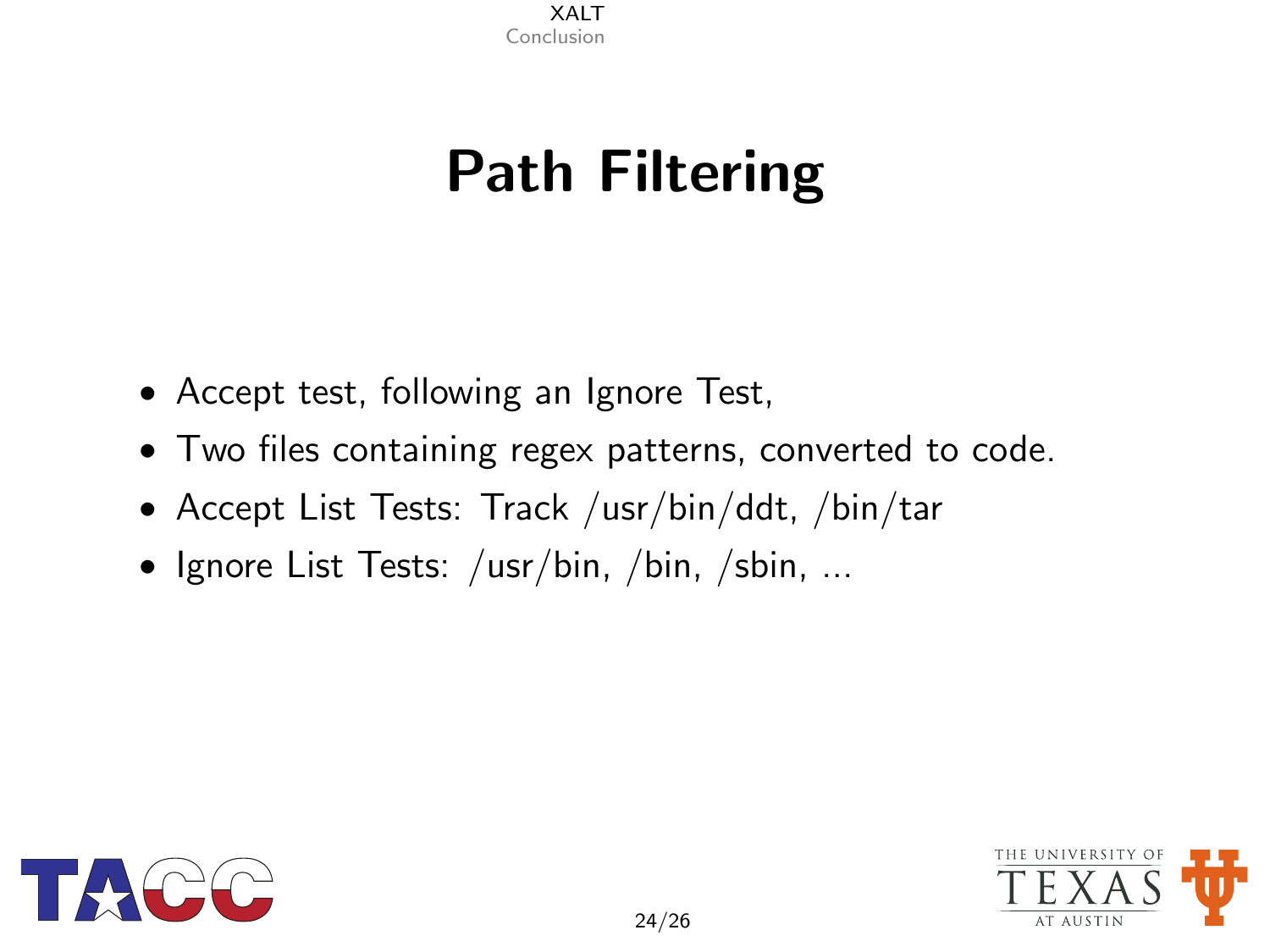### XALT Demo

- Show modules hierarchy
- ml –raw show xalt
- Show debugging output
- type -a ld,mpirun
- Build programs
- Run tests
- Run utf8 program
- Show database results